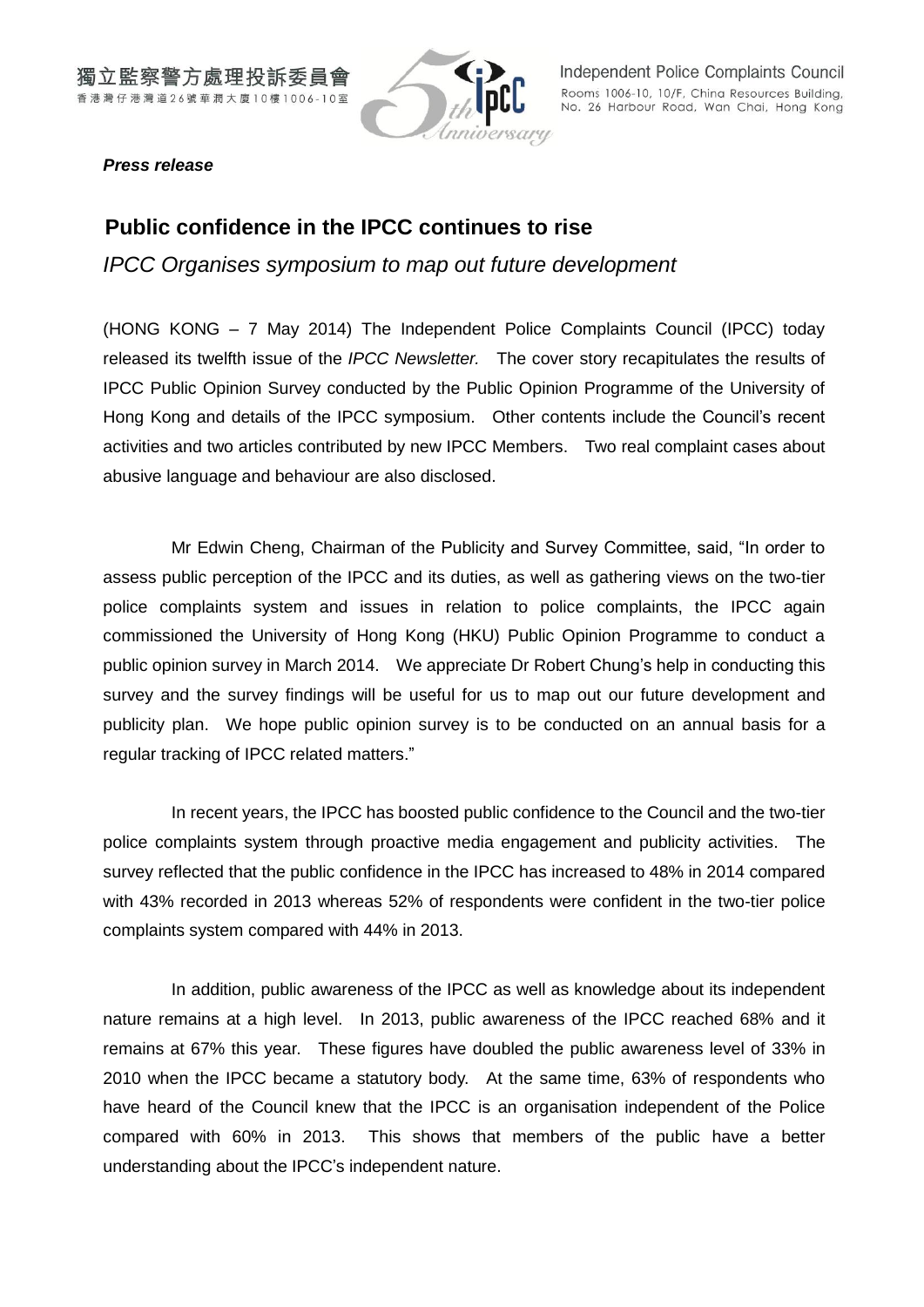Results of the public opinion survey reflect the public perceptions of the IPCC since it became a statutory body in 2009. Five years have passed since the enactment of the IPCCO, 2014 is an appropriate time to take stock of what the IPCC has achieved and to reflect on its way forward. To this end, the IPCC is organising a symposium in collaboration with the Centre for Comparative and Public Law and Policing Studies Forum at the Centre for Criminology from the University of Hong Kong with a view to map out the future development of the police complaints system in Hong Kong.

Mr Edwin Cheng, Chairman of the Publicity and Survey Committee, continued, "The symposium will be held on 27 May 2014 at the Large Moot Court of the University of Hong Kong. This symposium aims at strengthening public understanding on the work of the IPCC and the two-tier police complaints system. We also expect to gather views from the public and stakeholders regarding the two-tier police complaints system and the future direction of the IPCC through the discussion of the symposium."

Representatives from local judiciary, overseas academia and oversight bodies are to attend this symposium. There will be three main plenary sessions in this symposium. In the first session, overseas speakers will provide an overview of police complaints systems by international experience sharing. In light of these international experiences sharing, the second plenary session will examine the operational aspects of the system of complaints, and discussions will include ideas for minimising complaints and improving the complaints system. In the last session, local stakeholders and concerned groups will offer views on how to strike a balance between civil rights and police powers. The IPCC plans to explore the future development of the police complaints system in Hong Kong after gathering different views from stakeholders.

Mr Ricky Chu, Secretary-General of the IPCC, shared two real complaint cases that reflected the IPCC's evidence-based approach to determine the independence of a witness. In a scenario where a police officer is alleged to have used offensive language in an encounter with a civilian, it is usually difficult to determine exactly what verbal exchange took place. Therefore such allegation (offensive / foul language) is usually classified as "Unsubstantiated". These two cases illustrates the IPCC is meticulous in evaluating the weight of evidence provided by witnesses. CAPO re-interviewed the witnesses to clarify some ambiguities upon the IPCC's recommendation and the allegations were re-classified as "False" and "Unsubstantiated".

The twelfth issue of the *IPCC Newsletter* is now available on the IPCC's website at: [http://www.ipcc.gov.hk/en/reports\\_newsletter.html](http://www.ipcc.gov.hk/en/reports_newsletter.html)

- 2 -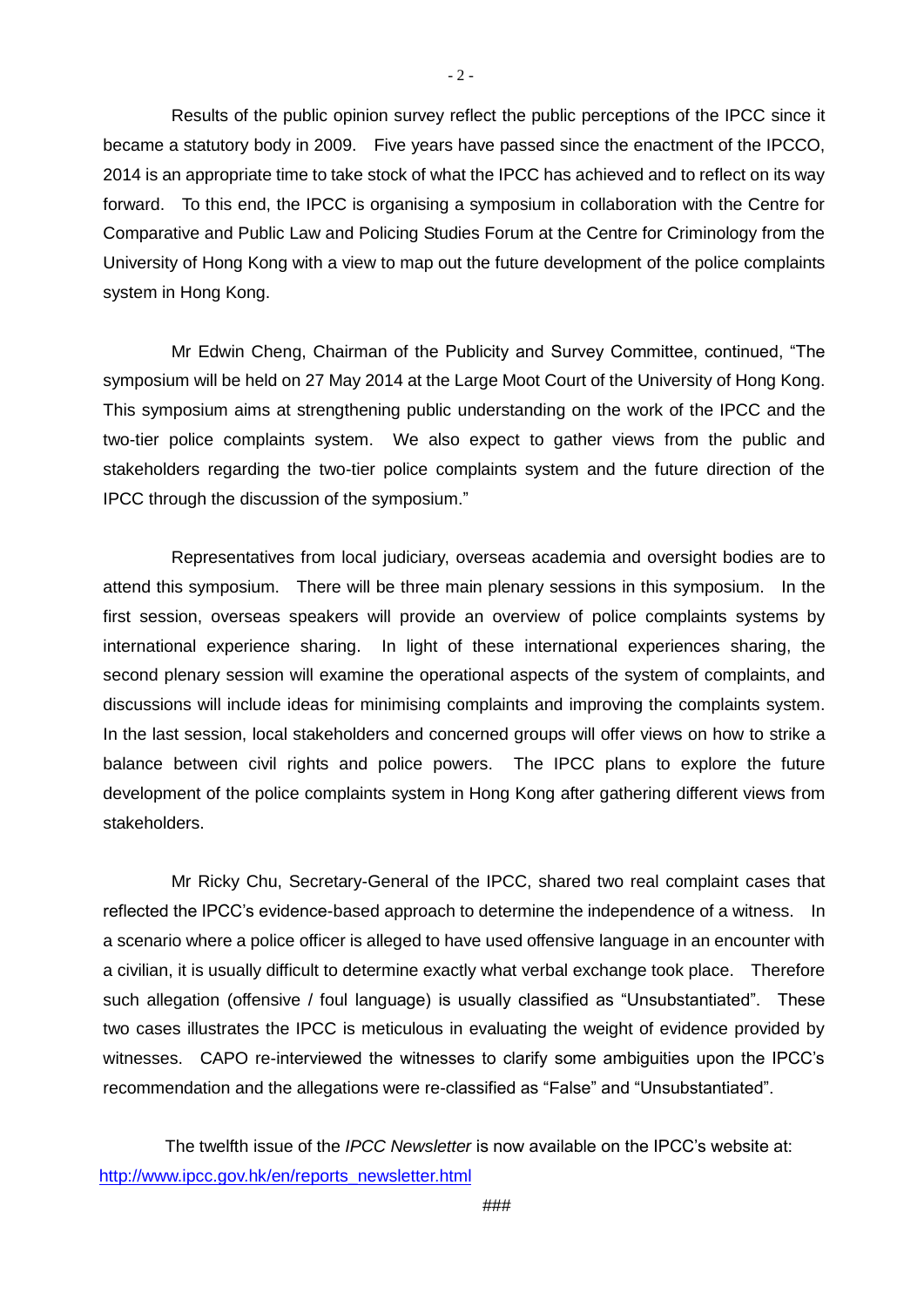# **Notes to editor:**

# **About the Independent Police Complaints Council**

The Independent Police Complaints Council (IPCC) is an independent body established under the Independent Police Complaints Council Ordinance (IPCCO) (Cap. 604) to observe, monitor and review the handling and investigation of reportable complaints (RCs) against the Police by the Commissioner of Police (CP). The IPCC has become a statutory body since the commencement of IPCCO on 1 June 2009.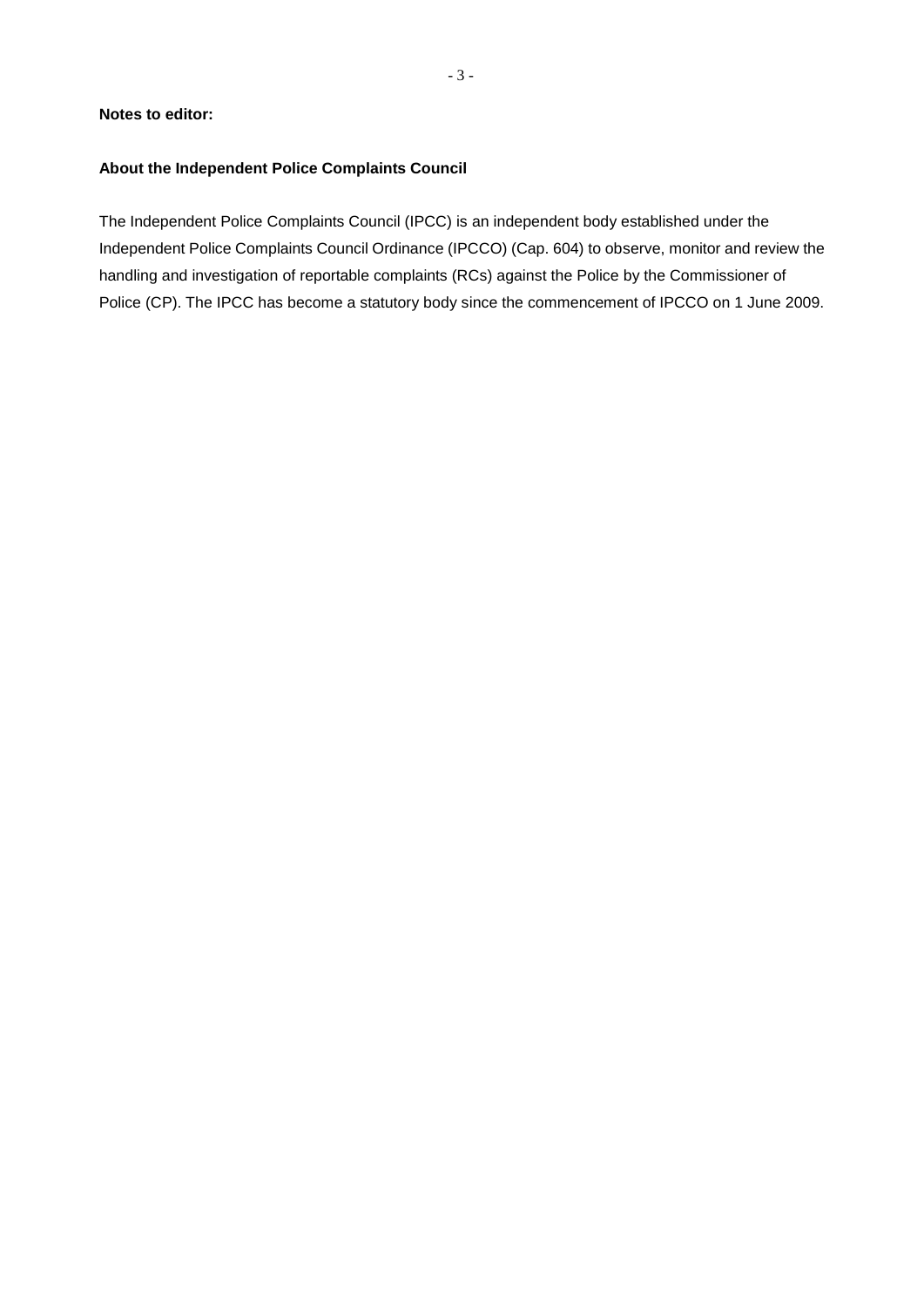# 監警會公眾意見調查比較資料

# **The IPCC Public Opinion Survey Results Comparison Fact Sheet**

|                           | 2009                         | 2010                      | 2013                      | 2014                      |
|---------------------------|------------------------------|---------------------------|---------------------------|---------------------------|
| 電話訪問進行日期 Fieldwork period | 3月11日至24日 <br>11 to 24 March | 3月6日至18日<br>6 to 18 March | 3月5日至12日<br>5 to 12 March | 3月3日至14日<br>3 to 14 March |
| 樣本數目 Total sample size    | $N = 1,007$                  | $N = 1,015$               | $N = 1,009$               | $N=1,039$                 |

Q1: 在電話訪問前, 你有否聽過「獨立監察警方處理投訴委員會」, 或簡稱「監警會(IPCC)」這個機構? Q1: Have you heard of the Independent Police Complaints Council, the IPCC in short?

|       | 2009 | 2010 | 2013* | 2014* |
|-------|------|------|-------|-------|
| 有 Yes | 61%  | 33%  | 68%   | 67%   |
| 沒有 No | 39%  | 67%  | 31%   | 32%   |

\*1% 不知道 Don't Know

Q3: 據你的了解,監警會的主要工作是甚麼呢?還有嗎? (不讀答案,可選多項)

| Q3: From your understanding, what are the official duties of the IPCC? (Respondents can name more than one duty) |  |  |
|------------------------------------------------------------------------------------------------------------------|--|--|
|                                                                                                                  |  |  |

|                                     | 2009  | 2010  | 2013           | 2014               |
|-------------------------------------|-------|-------|----------------|--------------------|
| 能正確說出監警會職責 IPCC's official duty     | (13%) | (26%) | (58%) 49%      | $(47%)$ 40% $\sim$ |
| 說出錯誤的監警會職責 Non-IPCC's official duty | (79%) | (70%) | $(59\%) 53\%^$ | $(65\%) 59\%^$     |
| 不知道 Don't know                      | (11%) | (10%) | (10%) 10%^     | $(14\%) 14\%$      |

^受訪者淨比率 Net % of Respondents

Q4: 有聽過監警會的受訪者認為監警會是:

Q4: The IPCC is (respondents aware of the Council):

|                                | 2009 | 2010 | 2013 | 2014 |
|--------------------------------|------|------|------|------|
| 完全獨立,不隸屬於警隊 Independent of the | 51%  | 59%  | 60%  | 63%  |
| Police                         |      |      |      |      |
| 屬於警隊的一部份 Part of the Police    | 47%  | 38%  | 35%  | 31%  |
| 不知道 Don't know                 | 2%   | 3%   | 5%   | 6%   |

## Q5: 你認為市民投訴警察最有效的渠道是哪一種呢? (不讀答案,只選一項)

Q5: Which is the most effective channel to complain against the Police?

|                                      | 2009 | 2010 | 2013 | 2014 |
|--------------------------------------|------|------|------|------|
| 警方(沒有註明部門)<br>Police (not specified) | 30%  | 30%  | 11%  | 11%  |
| 投訴警察課 CAPO                           | 24%  | 29%  | 20%  | 21%  |
| 監警會 IPCC                             | 20%  | 11%  | 24%  | 24%  |
| 其他 Others                            | 12%  | 11%  | 19%  | 17%  |
| 不知道 Don't know                       | 15%  | 20%  | 27%  | 27%  |

Q9: 你覺得監警會能否以一個獨立的身份,監察和覆檢市民投訴警察的個案? (讀出答案,只選一項)

Q9: Do you think the IPCC is independent in monitoring and reviewing police complaints?

|                     | 2009 | 2010 | 2013 | 2014 |
|---------------------|------|------|------|------|
| 獨立 Independent      | 60%  | 59%  | 53%  | 53%  |
| 一般 Half-half        | 29%  | 28%  | 19%  | 19%  |
| 不獨立 Not independent | 10%  | 9%   | 19%  | 17%  |
| 不知道 Don't know      | 1%   | 4%   | 9%   | 11%  |